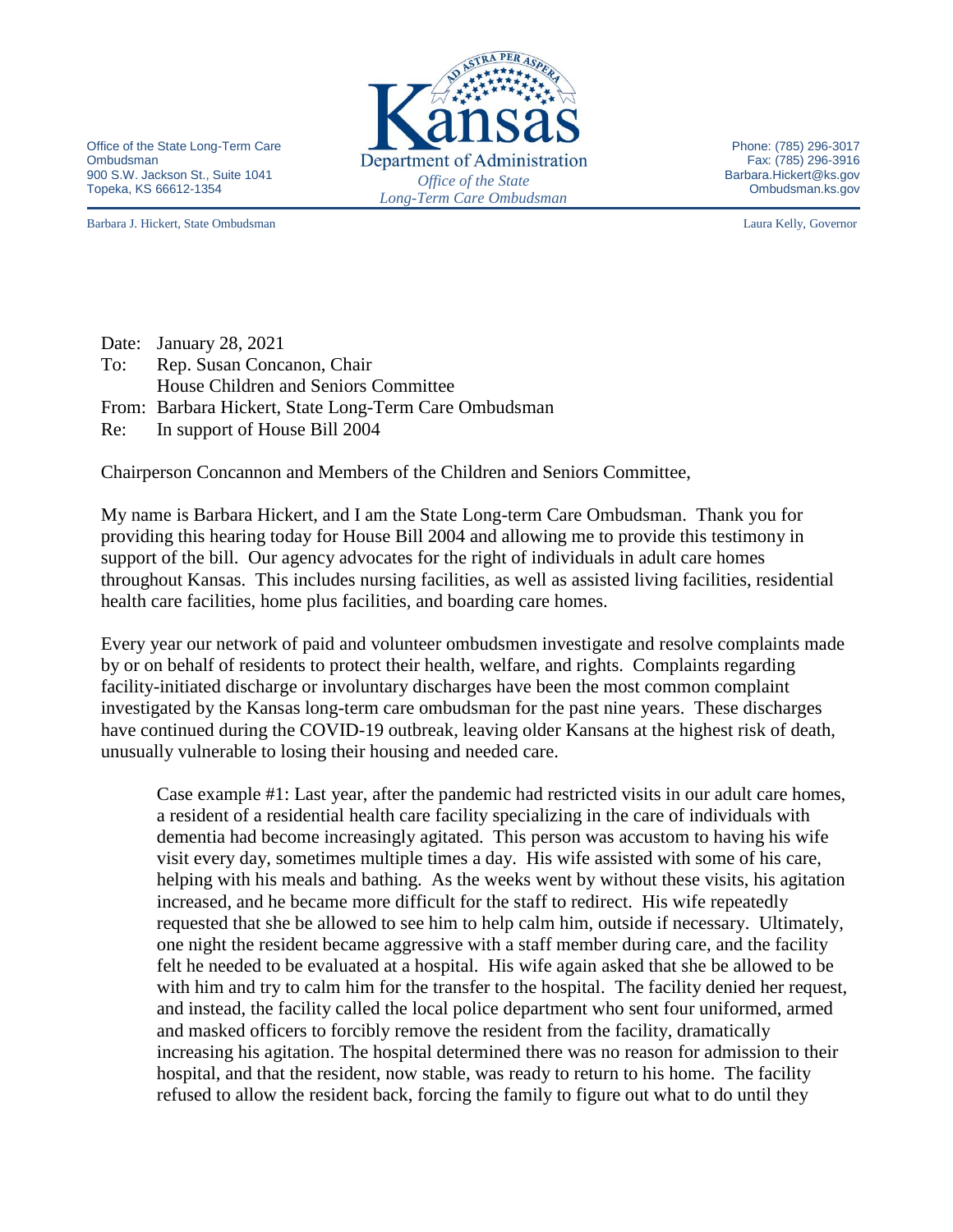could find a new home. The facility did allow several family members to enter the facility to remove his personal possessions the next week.

In 2020, our office opened cases on 110 involuntary discharges, 36 of those in residential health care type facilities. We also know that the number of residents we have opened cases for represents a small percentage of the number of residents either involuntarily discharged or threatened with discharge. During 2020, our office also provided information and assistance to 225 consumers related to involuntary discharges, for which we did not open a case. We regularly hear from residents and their families that they are afraid to question the facility about care issues or other concerns because they are afraid of retaliation in the form of an involuntary discharge. When we can make regular visits to facilities, we hear from residents about to be discharged but have not received proper notices.

Case example #2. Last fall, we worked with a couple who lived together in an assisted living facility. The couple enjoyed the support and assistance from a daughter who is a nurse and who lived nearby. They relied on her to arrange their medical appointments and attend those appointments with them as a support person. Their daughter made a necessary follow up appointment for her father after he had returned from the hospital. She inquired with the physician's office about their policies for Covid-19 and whether they would allow her to attend the appointment. They told her she would be. When she informed the facility about this plan, they immediately sent her an email informing her that they would be issuing a 30 day discharge notice for both her parents. After consulting with our office and learning that while it was inappropriate to discharge her parents under these circumstances, there was no right to appeal the discharges, the family decided not to "rock the boat."

Unlike nursing facility residents, Kansas who live in an assisted living apartment, home plus facility, or a residential health care facility has no right to appeal their discharge to a state agency. In a case we investigated the facility had moved a resident from the nursing home side of their campus to the residential healthcare side, where they could discharge the resident without dealing with the possibility of an appeal.

Case example #3: This resident was residing in a nursing home. The resident and her sister, who is the resident's guardian, were approached by the facility administration and offered a move from the nursing home to the facility's residential health facility wing. The move would allow the resident to have a private room and live in a less restrictive environment, so they agreed to the move. Two months later, the facility issued a 30-day discharge notice. With no right to appeal, our agency worked with the resident's MCO to find a new home and at one point stopped the facility from dropping the resident off at a homeless shelter. While appropriate for her needs, her new home is two hours away from her sister.

Change is difficult and moving is stressful, but especially for someone forced to move to a new location. This is particularly true for vulnerable long-term care residents. Most have already reluctantly left their homes to move into a long-term care facility and are now dependent on others for many or all aspects of their lives. The response to the stress caused by forced relocation may include depression, manifesting as agitation; increase in withdrawn behavior; self-care deficits, falls, and weight loss. These effects can be even more pronounced for residents with dementia. As in the example above, the resident is frequently moved further away from their family and other